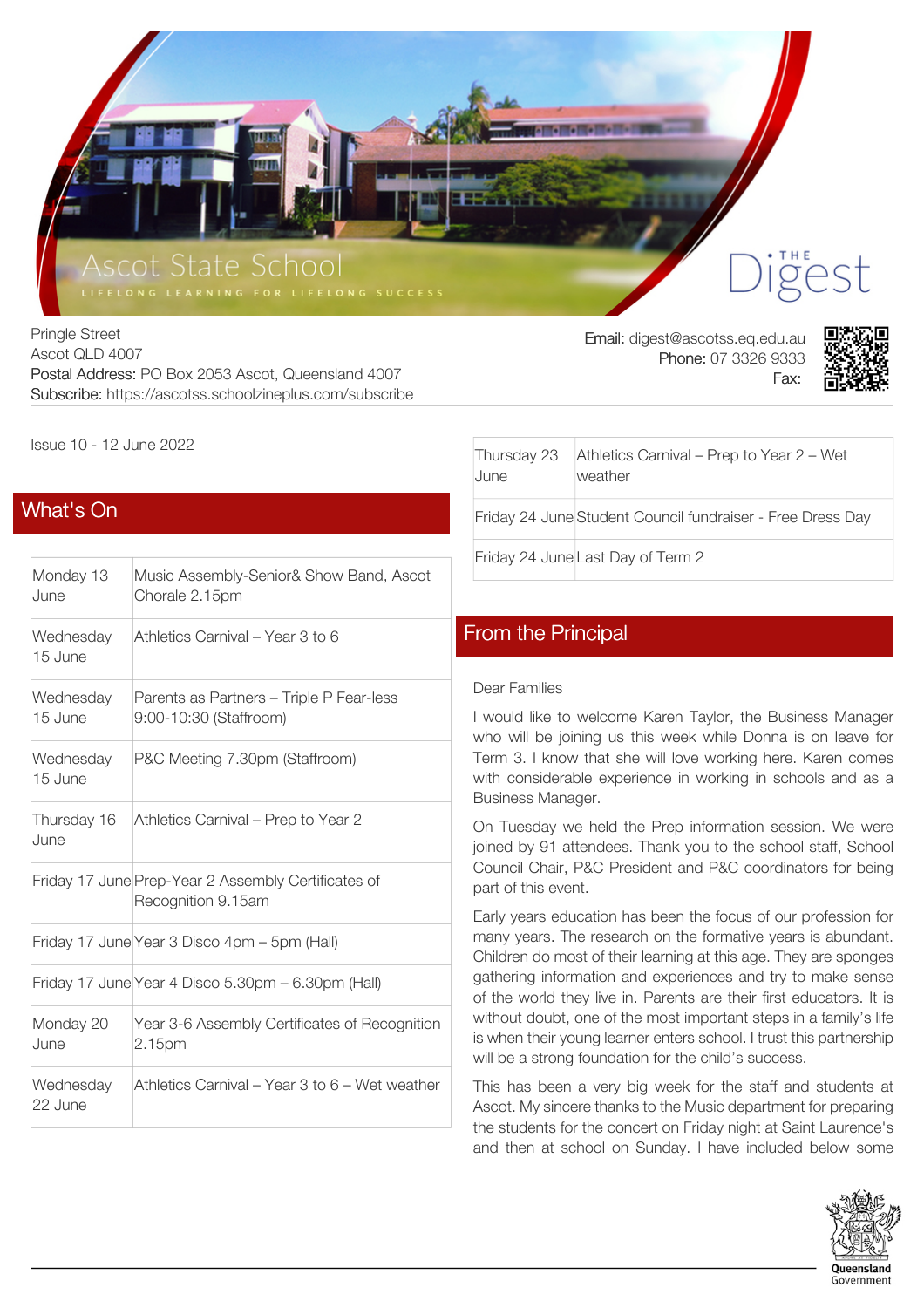photos of the massed choir event on Friday night. We are very proud of their performances. Well done to the dance group for making it through their heat to the next level. We also look forward to the athletics carnivals in the next two weeks. Congratulations to the debaters for their first round on Thursday.

This week's focus was on Being Responsible – with being a good sport highlighted. With so many events and competitions, students were reminded of what it takes to be a good sport. Winning is wonderful but losing is part of the process. It is important that students learn to manage the disappointment of a loss by being gracious, reflecting and setting a goal for the next time, acknowledging the success of the other team or individual and supporting their team. These attributes also come into play during lunch times, weekend sports and classroom activities.

#### Drones

On Saturday, 11 June at about 7AM, you may have seen drones hovering above the school. This was part of the roof inspection for the school.



# [From the Deputy Principals](https://ascotss.schoolzineplus.com/newsletter/article/1663?skin=1)

### **Cybersafety**

Last week our Years 5 and 6 students attended a session about their digital footprint and safe online behaviour with an educator from the Department of Education's Cybersafety and Reputation Management Team.

We know that most of our older students own social media accounts, and that these young people should not have accounts until they are 13+ years of age. This is related to their maturity, their ability to understand the implications of their online decisions, and their ability to effectively handle difficult situations that may unfold online. Many children also interact with each other in gaming environments such as Roblox, where they also chat with each other. This presents added complications for young people such as unknown people entering the game or the chat.

Practising good digital citizenship is important, and learning to do this from a young age assists children to develop skills over time when managing their online presence. All of this can be a lot for us as adults to learn about, but being online is the reality for our children, so it is important that we do all we can to assist them to be online safely and respectfully.

This website provides clear and useful information for children about cyberbullying, and also links to pages for adults <https://www.esafety.gov.au/young-people/cyberbullying>

Our presenter on Wednesday also provided these links to share with our community. We encourage you to spend some time exploring these resources

- [https://www.qld.gov.au/cybersafety](https://www.qld.gov.au/education/schools/health/cybersafety)
- <https://www.esafety.gov.au/>
- <https://www.facebook.com/QEDCybersafetyAdvice/>

### Positive Behaviour for Learning (PBL)

Earlier this term we shared our school expectations and values.

At Ascot State School, to strive to achieve, students are expected to:

- Be a Learner Being ready to make every opportunity a learning opportunity
- Be Respectful Treating others with consideration and regard
- Be Responsible Being accountable for one's own actions
- Be Safe Following safe practices and making healthy choices

At Ascot, we value being:

- Caring Ensuring everyone belongs and feels valued
- Curious Encouraging the desire to learn, to understand new things, and to know how they work
- Collaborative Creating opportunities to work together, giving effort as a team member
- Citizens Preparing students to be engaged and effective citizens

We are grateful for our PBL team and the group of teachers who collaboratively develop our weekly PBL lessons. As we head into Semester 2, these teachers have been busily preparing a new set of lessons. We look forward to sharing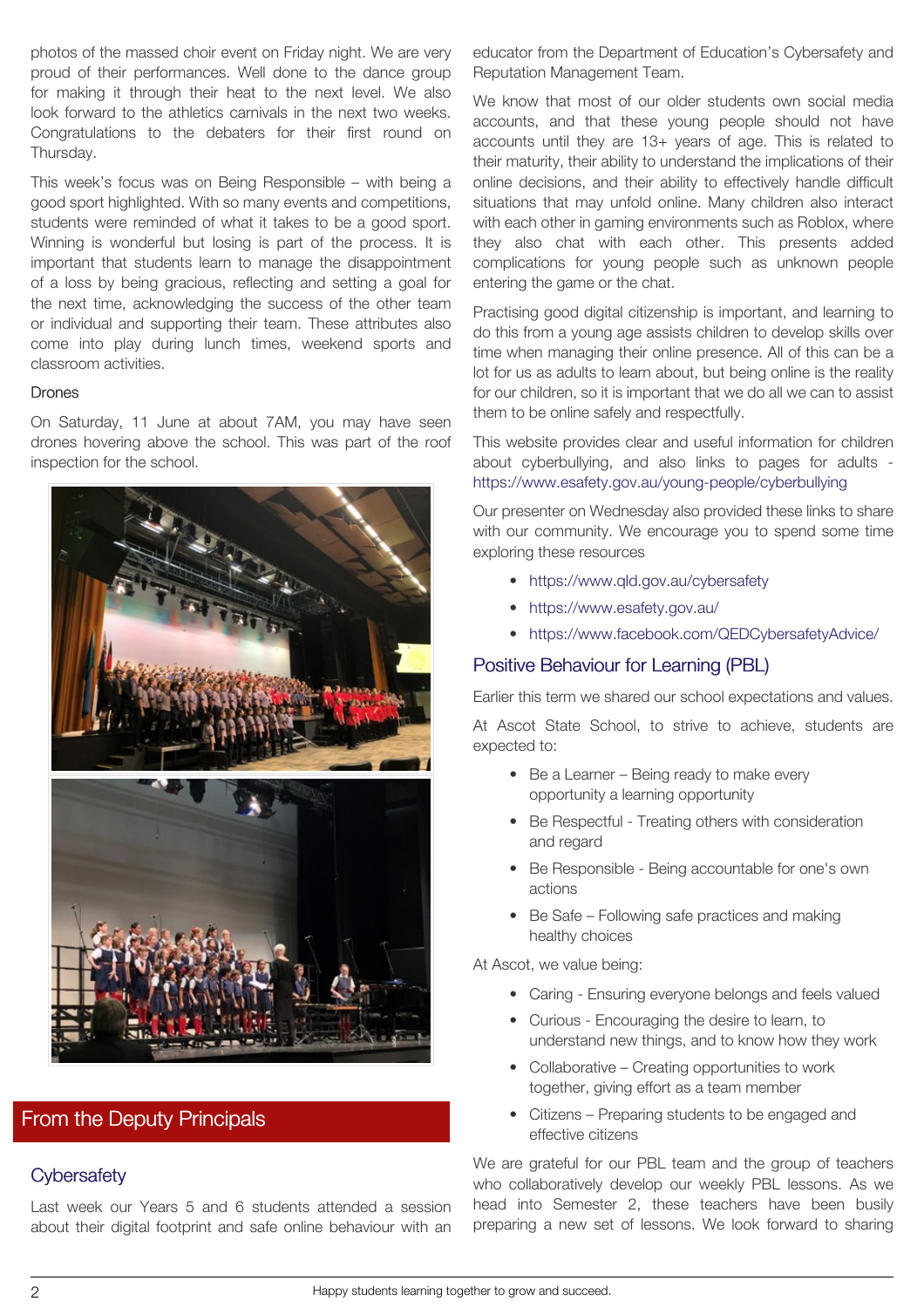with you the particular behaviours that we are looking for in our children as our weekly foci in future newsletters.

"As the world becomes a more digital place, we cannot forget about the human connection." - Adam Neumann

Regards

Cindy and Simone

### [Students of the Week](https://ascotss.schoolzineplus.com/newsletter/article/1664?skin=1)

These students impressed their teachers with their approach to learning in a variety of ways over the past week. Congratulations!

#### Week 7

| 3A            | Oliver V               |
|---------------|------------------------|
| 3B            | Abi W                  |
| 3C            | Lachlan L              |
| 3D            | Henry M                |
| 3E            | Asher C                |
| 4A            | Max P                  |
| 4B            | Olivia B               |
| 4C            | Sriman V               |
| 4D            | Gabriella C & Khaled A |
| 4/5           | Charlotte B            |
| 5A            | Caleb C                |
| 5B            | Ava H                  |
| 6A            | Mia L                  |
| 6B            | Nicolas L              |
| 6C            | Chloe D                |
| PE Year 3-6   | Chase J                |
| Dance & Drama | Ruben M                |
| <b>Music</b>  | Ruby K                 |
| Japanese      | Elke H                 |

## 1D Isabella Z 2A Angus C & Ilina P 2B Austen J 2D Ava B 2E Grace S 3A Thomas W 3B Lachlan K 3C Olive M 3D Ruby K 3E Louie M 4A Bill B 4B Archer P 4C Benji B 4D Jonah B 4/5 Connor M 5A Elke M 6A Tom W 6B Elkie R 6C Miles R Japanese Alexis V

# [Golden Tickets](https://ascotss.schoolzineplus.com/newsletter/article/1665?skin=1)

Congratulations to these students who are mastering our school expectations and earnt a Golden Ticket that put them into our weekly draw at Assembly. With thanks to the P & C for their support, our winners receive an ice block or home bake from the Tuckshop.

| Prep D | Ted C              |
|--------|--------------------|
| 1B     | Adham S            |
| 2D     | Finn W             |
| 2D     | Harriet H          |
| 3B     | Remi L             |
| 3E     | Olivia R           |
| 3E     | Ryan M             |
| 3E     | Louie $M \times 2$ |
| 4A     | Anissa C           |
| 4A     | Oliver C           |
| 4B     | Daniel B           |
| 4D     | Oliver L           |
| 4/5    | Chloe W            |
| 5B     | Ava H              |
| 6A     | Chelsea T          |

# Week 8

| Prep B | <b>Teddy W</b> |              |
|--------|----------------|--------------|
| Prep C | Angus M        | <b>STEAM</b> |
| Prep D | Ted C          |              |
| Prep E | Sienna R       |              |
| 1A     | Liya R         |              |
| 1B     | Isobel U       |              |
| 1C     | Charlie G      |              |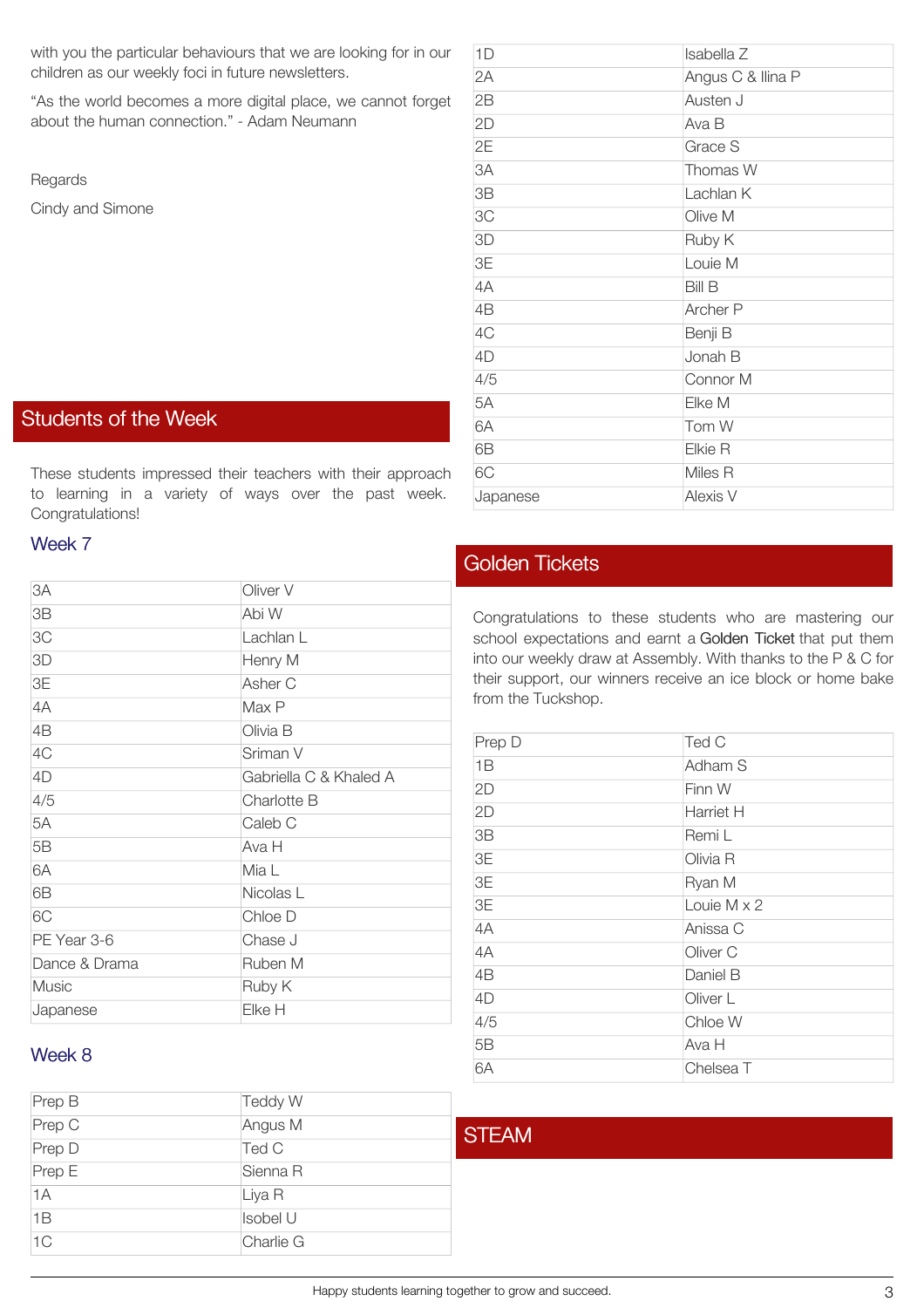## Just Dance Fuse Cup Competition

One example of STEAM in action, whilst highlighting the 'A' in Steam through the Arts, is the introduction of our entry into the Fuse Cup competition.

Fuse Cup is an international network of schools connected in providing students with an opportunity to participate in a safe, supportive and structured Esports competition.

Fuse Cup is partnered with the Kids Helpline and the Office of the eSafety Commisioner and is focussed on helping students develop better gaming habits, and also where students learn about ways to improve their digital wellbeing and online safety.

Esports is growing in popularity worldwide, and the International Olympic Committee has even opened up the possibilities to it being included in future Olympics.

Congratulations to our Year 4 Dance team who competed in the first ever season of the Year 4 Just Dance Fuse Cup. The Fuse Cup is a school eSports competition performed online through a variety of games. Students competed using the game *Just Dance* on a Nintendo Switch console. This competition was run through Microsoft Teams against schools from all across Australia. One of our teams (Alice, Daniel, Madhuram, Serena) placed 1<sup>st</sup> in their group making the finals – this was the top six schools in the competition. The finals comprised of three Queensland teams and three Victorian teams and... the team placed 3<sup>rd</sup> Miss Bartlett is very proud of the time, effort and enthusiasm these students put into practicing and performing in this event. Well done!

Laura Bartlett

Dance/Drama Teacher



# [Physical Education](https://ascotss.schoolzineplus.com/newsletter/article/1668?skin=1)

## Sport Carnival Dates/ Gala Days – Term 2, 2022

|  |    |             | <b>TERM WEEK DATE ACTIVITY/EVENT</b>           |
|--|----|-------------|------------------------------------------------|
|  | 9  | 15<br>June  | TYr 3 – 6 Athletics Carnival                   |
|  | 9  | .16<br>June | Prep – Yr 2 Athletics Carnival                 |
|  | 10 | 22<br>June  | $Yr$ 3 – 6 Athletics (wet weather alternative) |

| 10 | 23 | Prep - Yr 2 Athletics Carnival (wet |
|----|----|-------------------------------------|
|    |    | June weather alternative)           |

#### Athletics Carnival Information

We are hoping this great weather holds out and we are able to hold our carnivals next week as scheduled. On Wednesday our 3- 6 students will compete in shot put, long jump, sprints and relays and on Thursday our  $P - 2$  students will participate in sprints, relays and tabloid activities. These days allow our students to participate in physical endeavours to the best of their ability, supporting their house and teammates, displaying good sportsmanship and learning how to deal with winning and losing in a gracious manner. We always endeavour to judge performances correctly and when parents model acceptance of decisions this helps children to accept results. We want our sports days to be fun days that celebrate performance and effort. We look forward to seeing all our parents cheering on students but just ask as you spectate, to be mindful to give students and teachers room to carry out their roles.

All students need to wear house coloured t-shirts, sandshoes, hats and sunscreen and should bring a water bottle with them to the oval on their carnival day.

PREP – YEAR 2 SPORTS CARNIVAL PROGRAM (THURSDAY JUNE 16)

#### PREP PROGRAM (8:50 – 9:55)

- 8:50 Prep classes move to the oval with their teacher
- 9:00 Boys sprint/relay
	- Girls tabloid activity rotations
- 9:30 Boys tabloid activity rotations

Girls – sprint/relay

9:55 Line up with class teacher to move off oval and back to classrooms.

#### YEAR ONE/TWO PROGRAM (10:00 –1:00)

10:00 March Past /Announcements

- 10:10 Year One tabloid activity rotations Year Two – sprints/relays
- 10:55 Assemble for announcements

11:00 LUNCH BREAK (11:00 – 11:40)

11:50 Children assemble back on oval for announcements

12:00 Year One – sprint/relays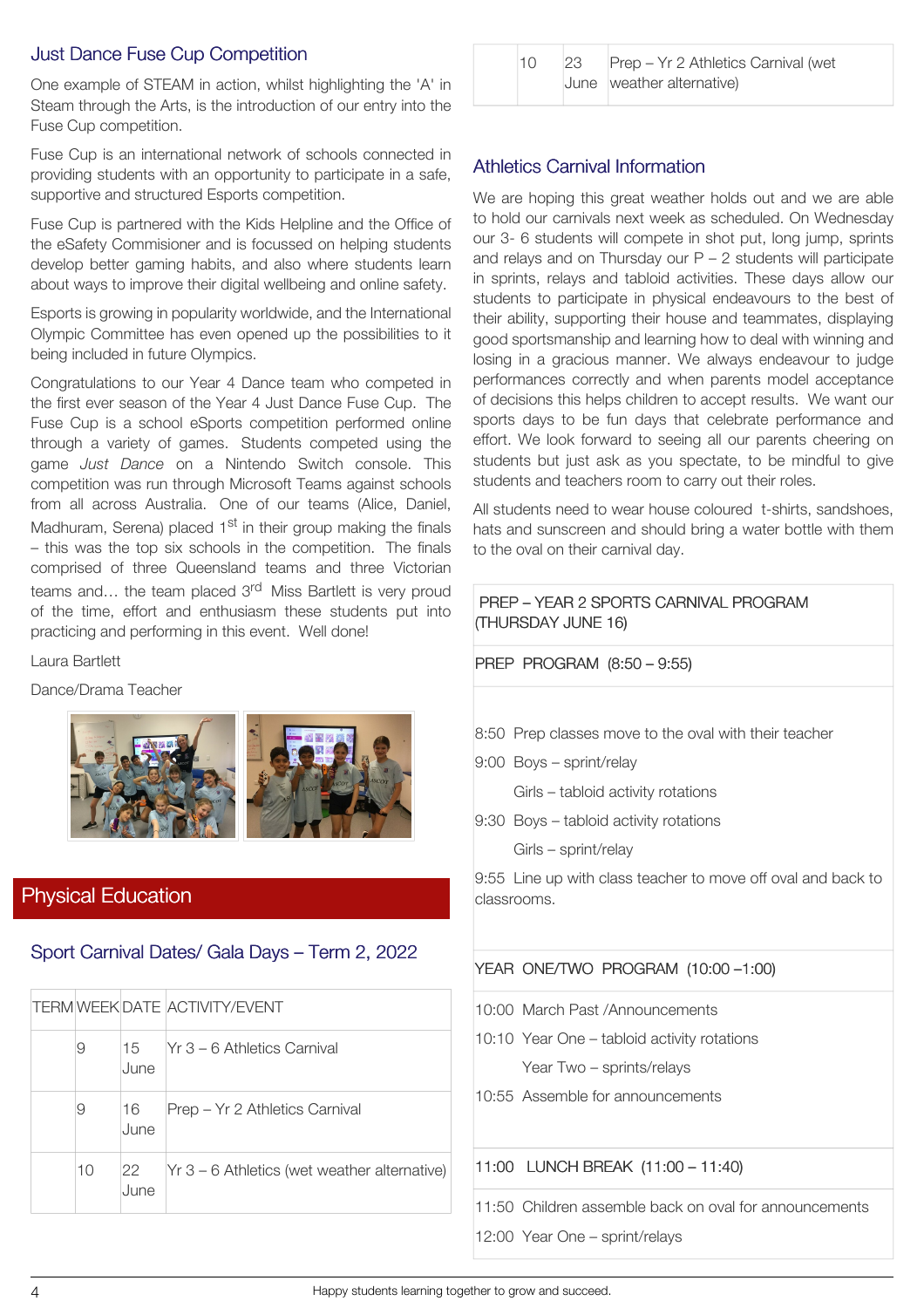Year Two – tabloid activity rotations

12:45 Assemble in house groups for carnival results/ announcements

After clean up students move back to classrooms with class teachers

12:50 Staff and parent volunteers help pack away the tents

## Year 3 – 6 Athletics Carnival Information (16 June

Just a reminder that those students who have nominated for high jump will compete as follows:

- Girls Monday June 13 (8am on the oval)
- Boys Tuesday June 14 (8am on the oval)

All other events will be run on carnival day as detailed below.

| 10<br>vears | Long<br>Jump         | Relays/<br>Tug-o-war Break | MT                 | Shot put       | Sprints              | Lunch |
|-------------|----------------------|----------------------------|--------------------|----------------|----------------------|-------|
| 11<br>vears | Relays/<br>Tug-o-war | Shot put                   | МT<br><b>Break</b> | <b>Sprints</b> | Long<br>jump         | Lunch |
| 12<br>years | <b>Shot Put</b>      | Sprints                    | Mt Break Long      | Jump           | Relays/<br>Tug-o-war | Lunch |

# Metropolitan North Sport Representatives **Congratulations**

With our sporting representative program disrupted over the last couple of years due to Covid we are very proud to see a number of students have been selected beyond city district level and made it through to Metropolitan North teams to compete at state championships. We thank the P & C for their generosity in awarding these children bursaries to help pay for registration, uniforms, travel and accommodation costs associated with competing at these championships. Congratulations go to:

- Xavier C Met North Aquathlon, AFL and touch
- Sophia P Met North soccer
- Miles R -Met North hockey
- Victoria H Met North cross country

Also congratulations to Courtney W on her recent selection in the City District rugby league team.

Alayne Graham – P - 2 (Mon - Thurs) – [agrah27@eq.edu.au](mailto:agrah27@eq.edu.au)

Daniel Ritchie– 3 - 6 (Mon- Fri) – [djrit0@eq.edu.au](mailto:djrit0@eq.edu.au)

### [Music Department](https://ascotss.schoolzineplus.com/newsletter/article/1669?skin=1)

Music is a more potent instrument than any other for education because rhythm and harmony find their way into the inward places of the soul.

• Our end of semester concert, Music on Sunday, will be held this Sunday, 12<sup>th</sup> June commencing at 3.00pm in our hall. All families should have received the timetable. Tickets are available at the door.

| Age<br>Group | $9 - 9:55$     | 10-10:55     | 11-11:40 11:45     | $-12:40$              | $12:45 -$<br>1:40 <sub>pm</sub> | $1:45-2:15$ pm $2:3500$ |                | • 2021 Music on Sunday Run Sheet 16th June<br>• Caparatulations to the Ascot Chorale who performed<br>at the Old Day Concert at St Laurence's College on         |
|--------------|----------------|--------------|--------------------|-----------------------|---------------------------------|-------------------------|----------------|------------------------------------------------------------------------------------------------------------------------------------------------------------------|
| 8<br>vears   | Shot Put       | Sprints      | МT<br><b>Break</b> | Long<br>Jump          | Relays/<br>Tug-o-war            | Lunch Break             | 'ovid<br>inals | Friday night. It was a wonderful experience for the<br>singers who have not had the opportunity to do<br>sommunity performances for the last 2 years due to      |
| 9<br>vears   | <b>Sprints</b> | Long<br>Jump | МT<br><b>Break</b> | Relays/<br>Tua-o-warl | Shot put                        | Lunch Break             | repertoire.    | Children who wish to start choir for the remainder of<br>the year should be aware that next week is a good<br>week to start as all choirs will be commencing new |

# Session 1

2:20pm Sprint Finals - Presentations & Pack down

### Session 2

Time Event

8:50am March Past

11am Morning Tea

1:45pm Lunch

2:55pm Dismissal

9am Session 1 begins

11:45am Session 2 begins

8:40am Assemble on Games Court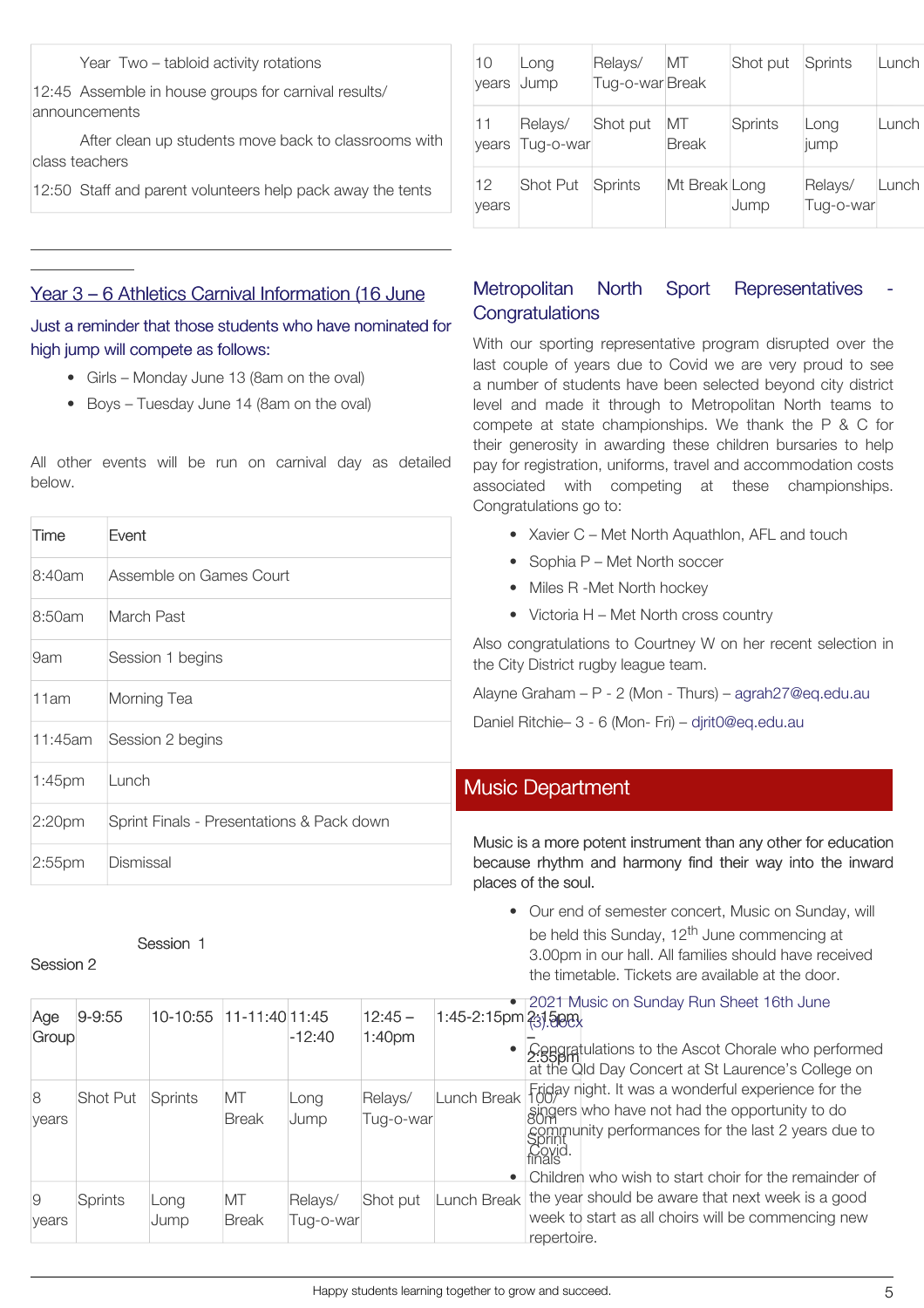- A special thanks to our FOMA coordinator, Lauren Daley and her band of helpers who provide refreshments for our concerts and other events.
- If your child participates in the music program please consider supporting our Friends of Music and the Arts group by emailing Lauren Daley, our coordinator for 2022.

foma-chair@ascotsspandc.org

• Performance dates for 2022:

| Date               | Fvent                                                        |                                  |
|--------------------|--------------------------------------------------------------|----------------------------------|
| 13 June<br>2022    | Music Assembly 2.15pm                                        | Senior Band/Ascot<br>Chorale     |
| 26 October<br>2022 | Musicfest Competition                                        | Senior Band/Show<br>Band         |
| 2022               | 9 November Choral Evening 6.30pm                             | Musical (Yr 4/5/6)<br>All Choirs |
| 2022               | 17 November Instrumental Evening<br>6.30pm                   | All Bands &<br>Fnsemble          |
| 2022               | 25 November Racecourse Rd Community All Choirs<br>Carols 6pm |                                  |

• Please direct music enquiries to the music coordinator [musicadmin@ascotss.eq.edu.au](mailto:musicadmin@ascotss.eq.edu.au)

Debbie Daley Classroom Music / Ascot Singers Choir / Ascot Chorale [ddale3@eq.edu.au](mailto:ddale3@eq.edu.au)

Rachael Doucet Years 4,5,6 Brass / Senior Band [rdouc1@eq.edu.au](mailto:rdouc1@eq.edu.au)

Kylie Moorhouse Years 4,5,6 Woodwind /Percussion / Intermediate Band / Show Band [kmoor31@eq.edu.au](mailto:kmoor31@eq.edu.au)

Mark Boughen Strings / String Ensemble [mboug8@eq.edu.au](mailto:mboug8@eq.edu.au)

- Christy Dykes Year 3 Woodwind / Junior Band ( Blue ) [cdyke14@eq.edu.au](mailto:cdyke14@eq.edu.au)
- Lois Pagano Prep/Year 1 Piccolos Choir [loispagano17@gmail.com](mailto:loispagano17@gmail.com)

Steven Port Year 3 Brass and Percussion / Junior Band (Red) sport170@eq.edu.au

## [P&C News](https://ascotss.schoolzineplus.com/newsletter/article/1674?skin=1)

#### **SPELLATHON**

Another Spellathon is in the books! A big thank you to everyone that was able to rouse some sponsors and made donations.

We have raised over \$10,000 and will confirm the final number and our winning classes over the course of next week. A really great effort from the whole school, with a big fundraising result!

#### MUSIC ON SUNDAY

Don't forget Music on Sunday is THIS Sunday! All children in the bands, strings and choir will be performing. You can pre-purchase tickets on Flexischools (you will need to show your flexischools purchase for entry). Tickets will also be available to be purchased on the day via cash or card.

We are still looking for volunteers to help our FOMA team put on a BBQ (and drinks) between 2-3pm and at Intermission. We need help with: BBQ, selling raffle tickets, the bar, ticket sales at the door, set up/pack down! We promise it's nice and easy and you won't miss your child performing. Please click the link below to sign up to help.

#### [volunteersignup.org/CKDMW](http://volunteersignup.org/CKDMW)

We also require some home baked goodies to sell on the day. If baking is your thing please bring along a plate to donate to the stall on the day - the kids (and adults) love to snack on this! You don't need to sign up, just bring it along.

### THE NEXT P&C MEETING IS ONE WEEK AWAY!

The next P&C Meeting is Wednesday, 15 June, 7pm for 7:30 start in the teachers staffroom at school. There is no cost to sign up to the P&C. Schedule it in your diary and come along to meet your school leadership team, P&C team and fellow parents next week! We will be discussing fundraising goals as one of our topics.

### NEW P&C FUNDRAISING STRUCTURE

The P&C has developed a structure to enable all families to contribute to the school in a way that works for them. Take a look and let us know if you can help with any of the below:

- 1. Ascot State School Sponsorship: Financial contribution for brand support across P&C/School assets.
- 2. Ascot Patrons: Donation of or toward items on our Wishlist with family or business acknowledgement on our 'Patrons List' and across our socials.
- 3. Friends of Ascot: Donation of raffle prizes, items, services at relevant events with business acknowledgement at our events and on our 'Friends of Ascot State School List'.
- 4. Ascot Army: Help with events, activities for addition to our Volunteer honors list

Please contact [comms@ascotsspandc.org](mailto:comms@ascotsspandc.org) regarding interest around any of the above.

#### CELEBRATING OUR FIRST ASCOT PATRON!

We would like to celebrate our first Ascot Patron: Kerri Economopoulos - VFM Group. Kerri kindly donated some trunks/boxes to the music department to hold the music stand banners. FOMA and the Music department would like to extend a big thank you!